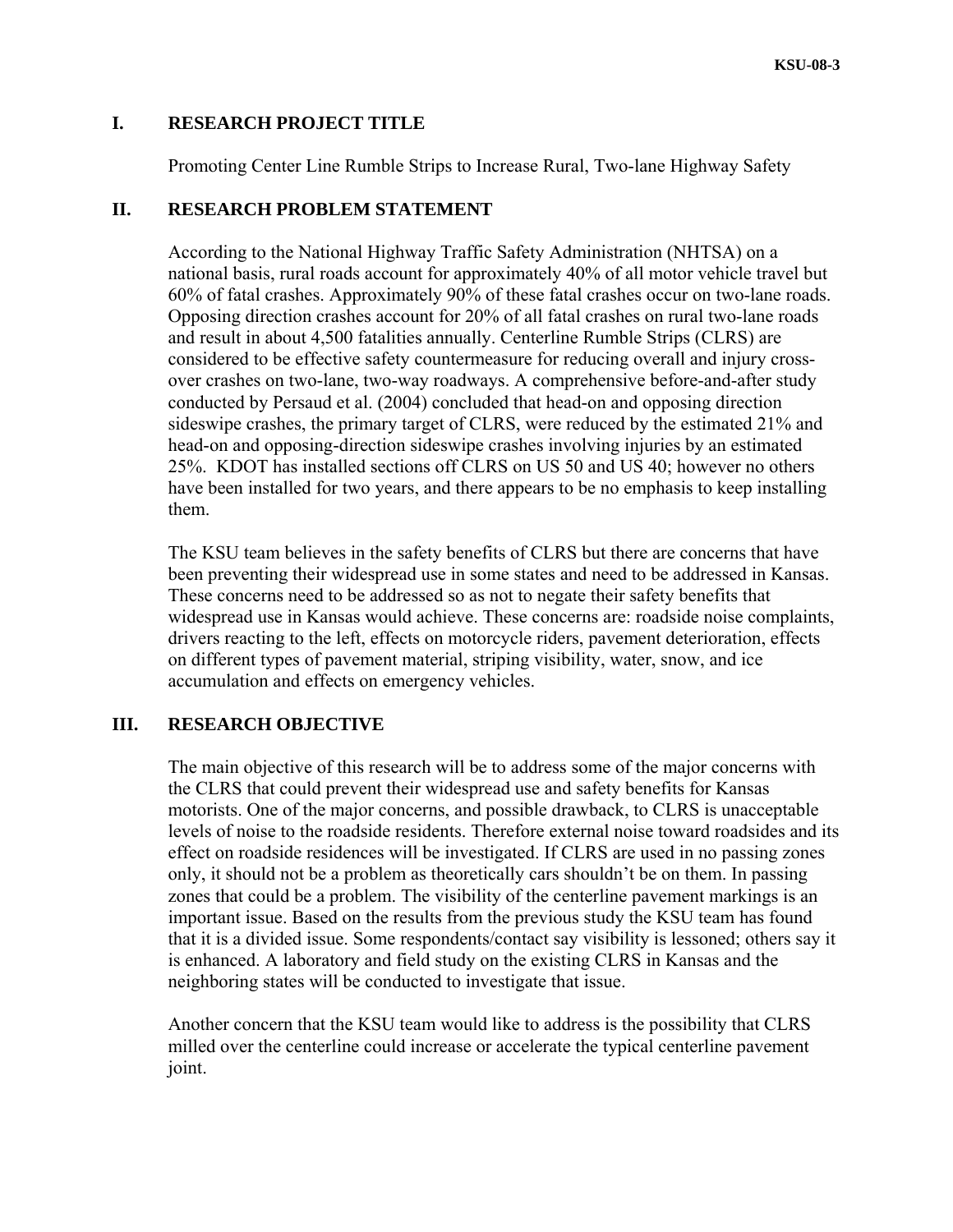The KSU team would like to investigate the need for placement of the warning sign (s) to warn the drivers about the CLRS installations.

To determine the safety effectiveness of the CLRS the KSU team will compare the number of cross-over crashes, injuries and fatalities for the two locations US 40 and US 50.

### Tasks

- 1. Update literature.
- 2. Conduct a survey of the residents along the sections of US 40 and US 50. The survey will consist of questions designed to gage the residents like, dislike, concern or ambivalence to the external noise produced from cars driving over the rumble strips after long-term use.
- 3. Conduct laboratory and field research on visibility of the centerline striping material and monitor CLRS locations for long-term pavement performance on two types of pavement (US 50 and US 40).
- 4. Study and analyze the before and after accident data obtained from the two CLRS locations (US 50 and US 40) by using the state-of-the-art statistical methods to determine the safety effectiveness of CLRS.
- 5. Distribute survey questionnaire to the road users to learn their responses to the installation of the CLRS after long-term use.
- 6. Investigate the need for warning sign(s) placements where the CLRS are installed.
- 7. Write and present draft report.
- 8. Finalize report.

# **IV. ESTIMATES OF FUNDING AND RESEARCH PERIOD**

### *Period:* 18 months

*Funding:* \$59,000 K-TRAN; \$20,000 UTC. Additional funding from the UTC is requested to support the work of a second graduate student who will design, administer and statistically analyzed national survey of major concerns/problems and safety benefits of centerline rumble strips. The results of this survey will be incorporated into the Kansas guidelines.

# **V. URGENCY AND POTENTIAL PAYOFF**

CLRS appear to be low-cost, effective safety countermeasure for reducing overall and injury cross-over crashes on two-lane, two-way roadways. However, several concerns or potential negative effects have to be proven or refuted. These concerns could keep KDOT from installing extensive miles of CLRS and result in the loss of lives saved by reducing cross-over crashes. This study will address some of the major concerns as outlined in the Project Objectives part of this proposal.

Reducing overall and injury cross-over crashes on two-lane, two-way roadways is always an urgent priority with very high payoff. However, only finite funds are available. If